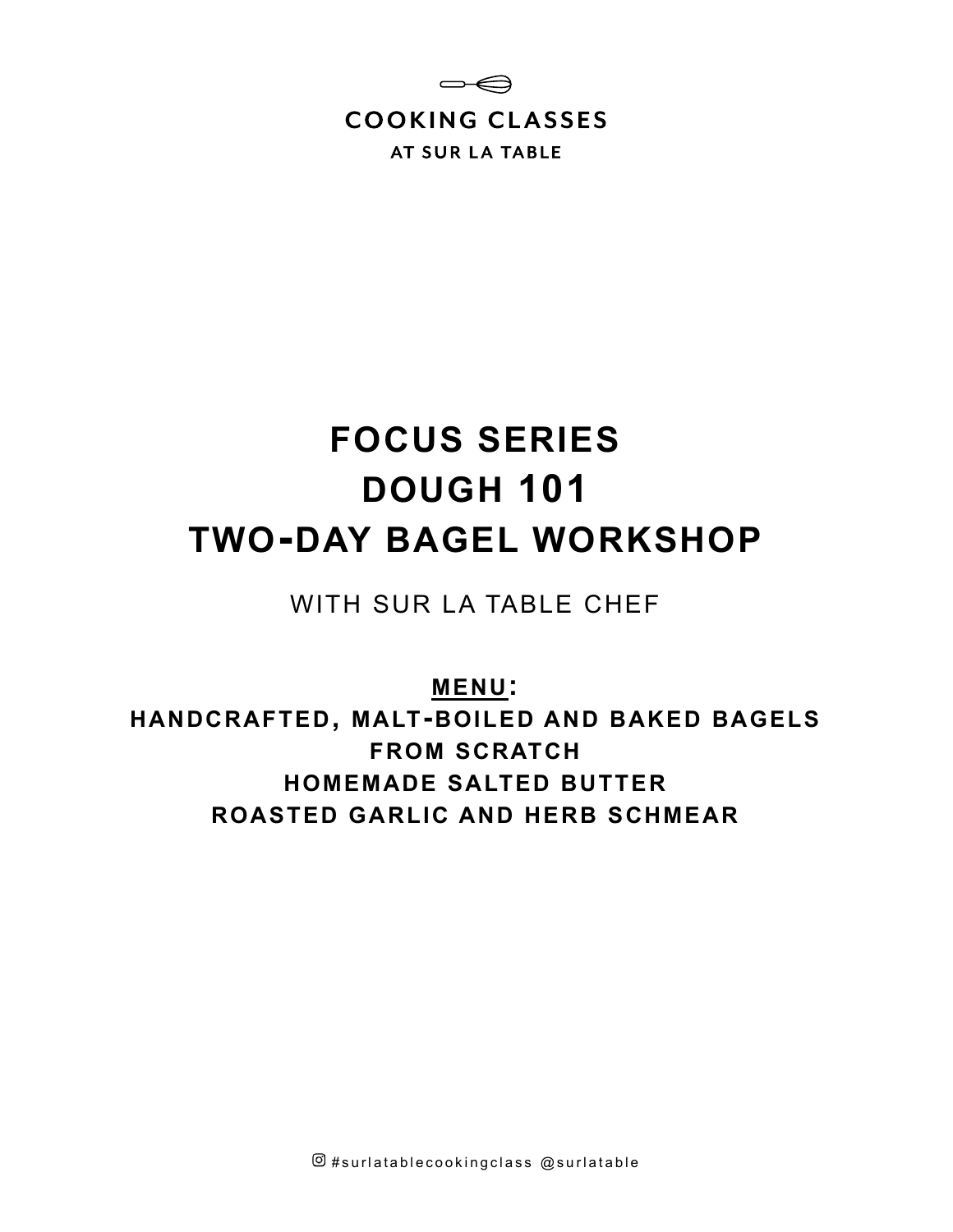# **Ingredient Shopping List**

Below is a list of ingredients you'll need to make the recipes in this packet.

# **Produce**

- $\Box$  1 head garlic
- $\Box$  1 small bunch chives
- $\Box$  1 small bunch dill

# **Dairy**

- 1 large egg
- □ 2 cups heavy whipping cream
- □ 8 ounces cream cheese

# **Pantry Items**

- Granulated sugar
- □ Bread flour
- □ Fine kosher salt or sea salt
- □ Vegetable oil
- □ Active dry yeast
- Cornmeal
- **Poppy seeds**
- □ Sesame seeds
- Dehydrated onion flakes
- Dehydrated garlic flakes
- □ Sea salt
- □ Extra-virgin olive oil
- Freshly ground pepper

# **Dry/Canned Goods**

 $\Box$  1/2 cup barley malt syrup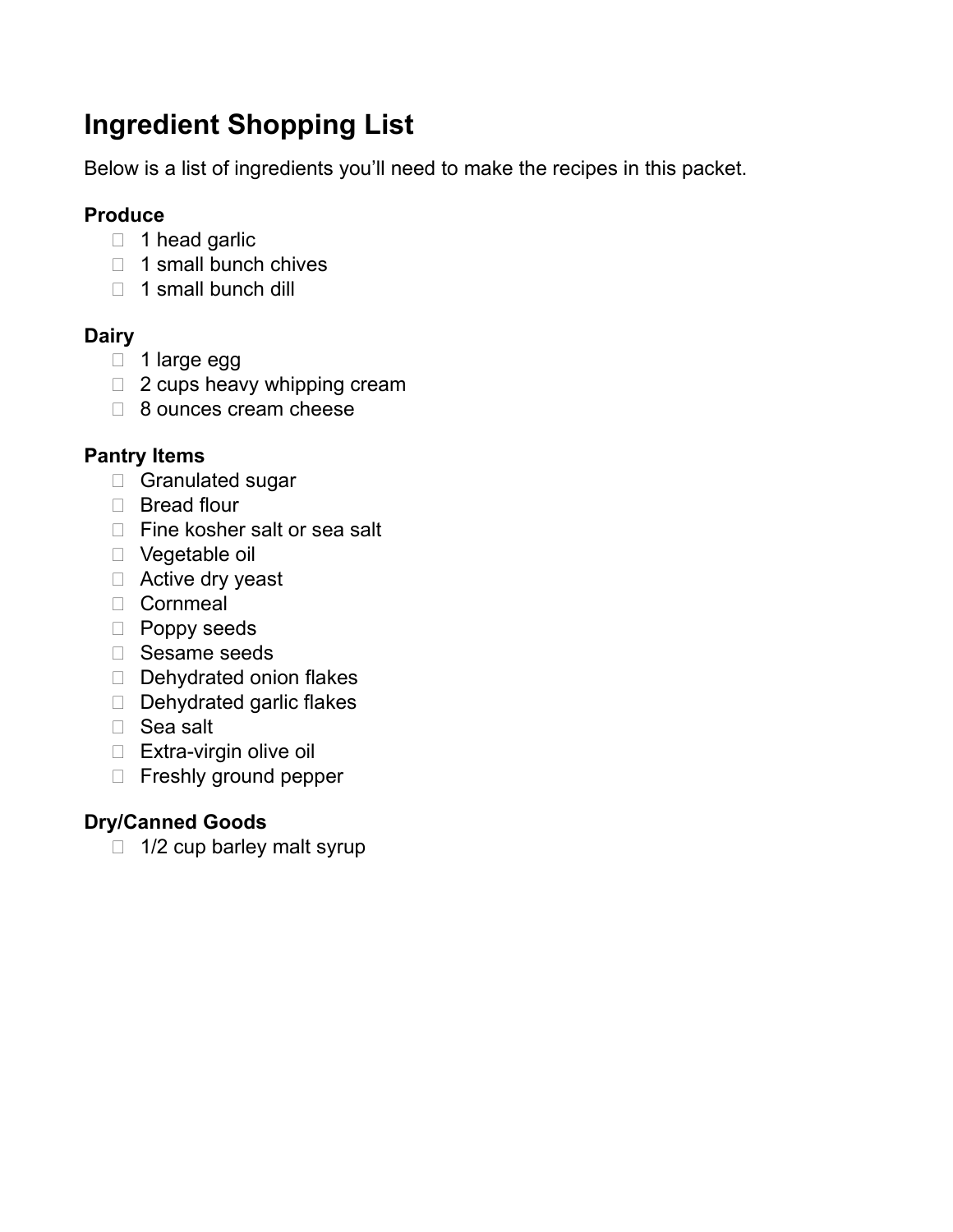# **Equipment Needed**

Below is a list of tools you'll need to make the recipes in this packet.

# **Cutlery**

- □ Chef's knife
- D Cutting board
- □ Serrated knife

# **Hand Tools/Gadgets**

- □ Measuring cups and spoons
- □ Mixing bowl (various sizes)
- Whisk
- Bench scraper
- □ Slotted spoon or spider
- □ Fine-mesh strainer
- □ Silicone spatula
- D Pastry brush
- □ Cheesecloth (optional)

### **Cookware**

 $\Box$  Large stockpot

# **Appliances**

 $\Box$  Stand mixer with dough hook and whisk attachment

# **Bakeware**

- □ 2 rimmed baking sheets
- □ Wire cooling rack
- $\Box$  Small baking dish

# **Other**

- D Plastic wrap
- Aluminum foil
- □ Kitchen towels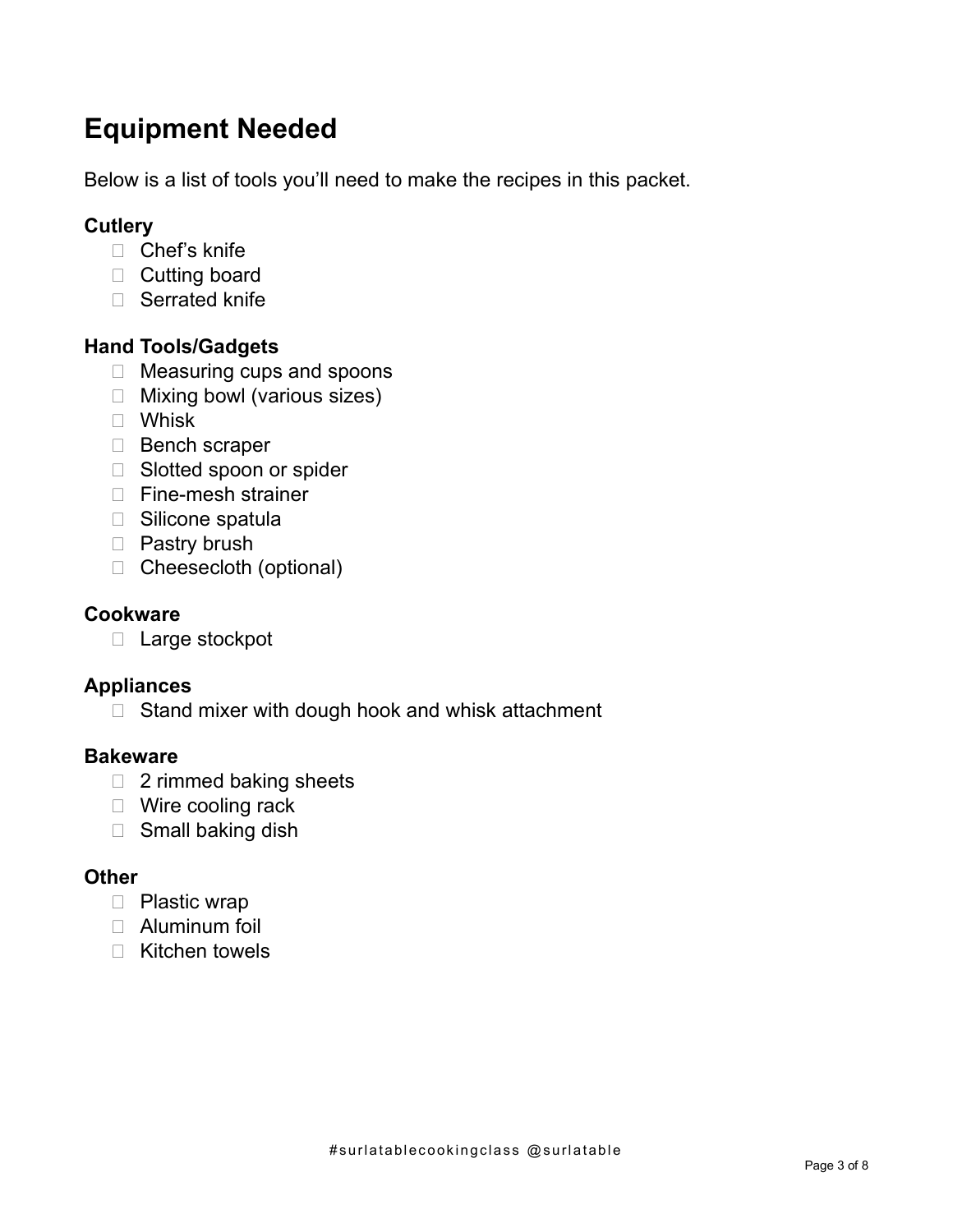# **Pre-Class Mise en Place and Notes**

- Please gather all ingredients prior to class if you will be cooking along.
- It is helpful to organize the ingredients by recipe on rimmed baking sheets.
- Feel free to pre-measure ingredients, but it is not necessary.
- We encourage you to prep all your ingredients before class as it will allow you to have more time to listen and watch the instructor.

# **Before Day 1 Class:**

1. Weigh all your ingredients and have them portioned in prep bowls or small mixing bowls.

2. Preheat oven to 400°F.

3. 30 minutes prior to class, remove cream cheese from refrigerator and allow to come to room temperature.

# **Day 1:**

- Roast garlic.
- Make bagel dough.
- Proof bagel dough.
- Cover in plastic wrap and refrigerate.
- Prepare Roasted Garlic and Herb Schmear, cover and refrigerate.
- Prepare everything topping.

# **Before Day 2 Class:**

 $\mathcal{L}_\text{max}$  , where  $\mathcal{L}_\text{max}$  , we have the set of  $\mathcal{L}_\text{max}$ 

1. 1 hour before class remove bagel dough from the refrigerator and allow to come to room temperature

2. Preheat oven to 450°F.

# **Day 2:**

- Shape bagels.
- Boil bagels.
- Bake bagels.
- Prepare Homemade Salted Butter.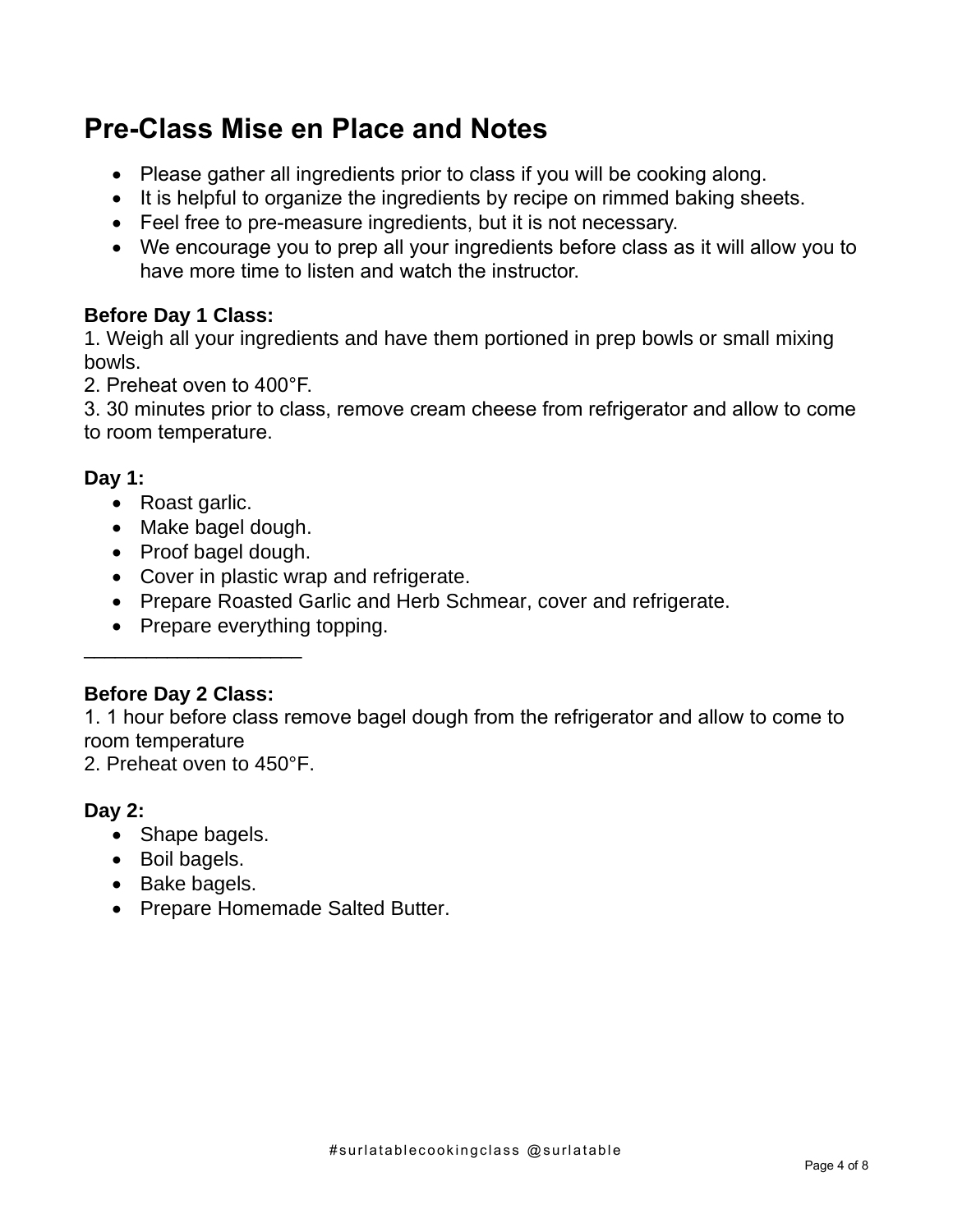#### **HANDCRAFTED, MALT-BOILED AND BAKED BAGELS FROM SCRATCH**

#### *Yield: 8 bagels*

Barley malt syrup gives bagels their distinct flavor and chewy texture. Easily found at natural foods markets, barley malt syrup is an ingredient that should not be skipped or substituted. We love "everything" bagels, but these bagels are delicious plain too!

#### *Dough:*

 $\frac{1}{2}$ 

 $\frac{1}{2}$ 

*1 1/2 cups warm water (110 to 115°F) 2 teaspoons active dry yeast 1 tablespoon granulated sugar 2 tablespoons barley malt syrup 3 1/2 cups (500 grams) bread flour, plus more for shaping 1 tablespoon fine kosher or sea salt Vegetable oil, for greasing bowl*

*6 quarts water 1/4 cup barley malt syrup 1 large egg whisked with 1 tablespoon water, for egg wash Cornmeal, for dusting baking sheet*

#### *Everything topping:*

*1 tablespoon poppy seeds 1 tablespoon sesame seeds 1 tablespoon dehydrated onion flakes 1 teaspoon dehydrated garlic flakes 2 teaspoons flaky sea salt*

1. *To prepare yeast mixture*: Place warm water in a small bowl and sprinkle with yeast and sugar. Let stand for 5 minutes or until yeast dissolves and starts to foam. Add barley malt syrup and stir to thoroughly dissolve.

2. *To prepare bagel dough*: To the bowl of a stand mixer fitted with a dough hook, combine flour and salt; mix briefly to combine. Turn mixer on low speed and add yeast mixture; mix to combine. Knead dough on medium speed until smooth and elastic, 6 to 8 minutes. Alternatively, you can knead dough by hand on a floured surface for about 15 minutes.

3*. To proof dough*: Grease a large mixing bowl with 1 tablespoon vegetable oil. Transfer kneaded dough to greased bowl. Cover bowl with plastic wrap and let dough rise at warm room temperature (70° to 80°F) until doubled in bulk, about 1 hour. Transfer bowl with dough to refrigerator and chill for up to 12 hours.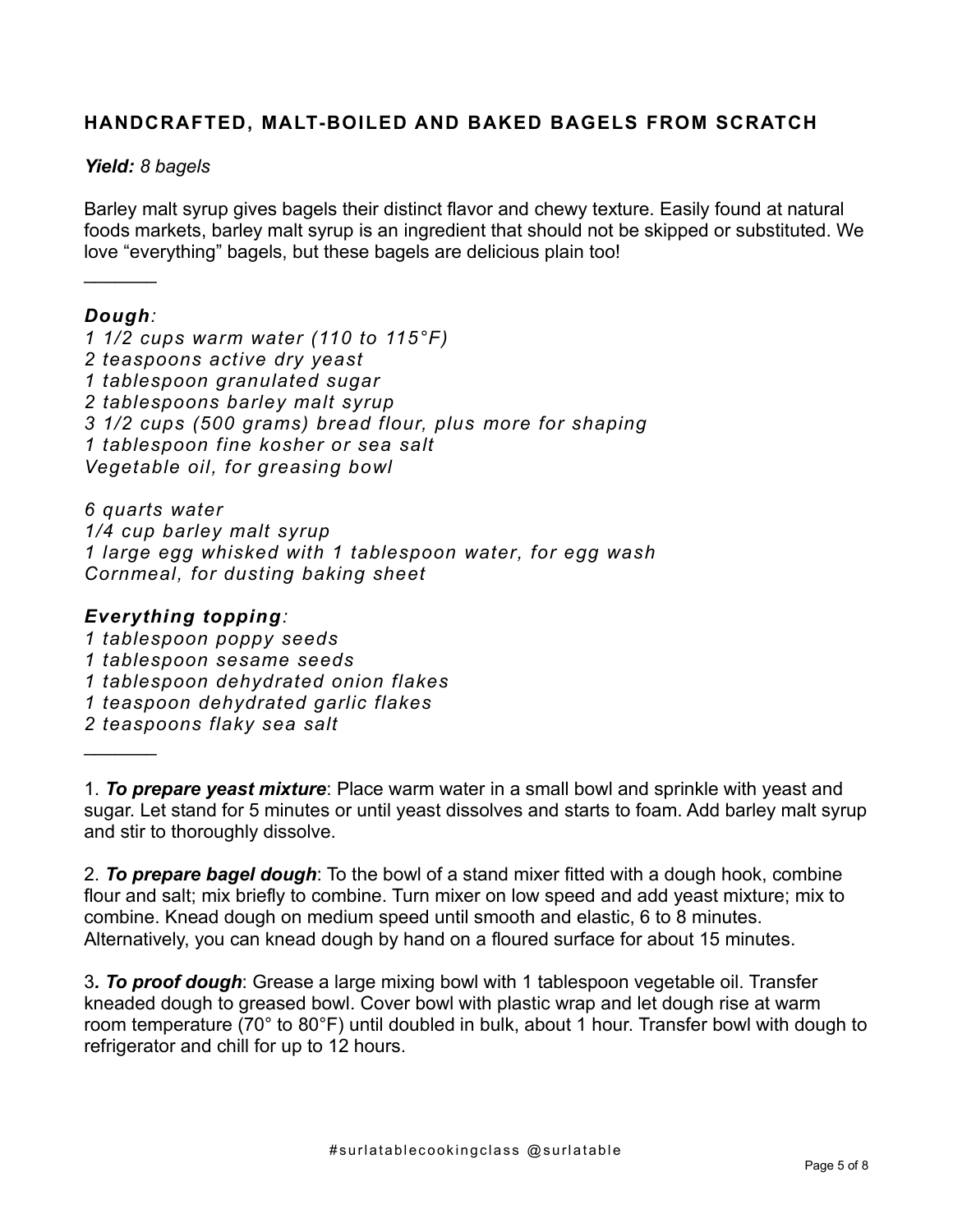4. *To shape dough*: If using chilled dough, remove from refrigerator and allow to come to room temperature, about 1 hour before shaping. Turn out dough onto a lightly floured work surface and use a sharp knife or a bench scraper to divide it into 8 equal pieces. With lightly floured hands, press out any bubbles that might have formed in dough and form each piece into a small smooth ball. Place about 4" apart on a lightly floured surface.

5. *To shape bagels*: Sprinkle a rimmed baking sheet with flour. Shape each ball into a bagel by pushing your thumb through the middle of dough. Place your index and middle fingers in hole and make fast circular motions, stretching hole out to form a ring. Twirl ring of dough around your fingers to stretch hole to 2" in diameter; you should be able to form it into a bracelet on your wrist (the German word "bougel" means bracelet). Place bagel rings on prepared baking sheet. Repeat with remaining dough. Cover shaped bagels with a damp kitchen towel and allow to rest for 10 minutes. Set a wire rack over a rimmed baking sheet.

6. *To prepare everything topping*: To a small mixing bowl, add all ingredients and mix to combine.

7. *To boil bagels*: While bagels are resting, fill a large pot with 6 quarts of water and whisk in barley malt syrup. Bring water to a boil. Working in batches and using a slotted spoon or spider, lower bagels into water and boil 1 minute per side. Transfer boiled bagels onto wire rack. Using a pastry brush, lightly brush each bagel with egg wash. Generously sprinkle each bagel with toppings, allowing them to slightly set until just tacky, about 5 minutes.

8. *To bake bagels*: Preheat oven to 450°F and position a rack in upper third of oven. Sprinkle a rimmed baking sheet with cornmeal. Transfer topped bagels to prepared baking sheet arranging 2" apart and transfer to oven. Do not open oven for first 10 minutes to prevent deflating bagels. After 10 minutes, rotate baking sheet back to front. Bake bagels until deep golden brown, about 10 more minutes. Remove from oven and transfer bagels to wire rack to cool.

#### *Recipe variations*:

- To prepare cinnamon raisin bagels, add 1/2 cup raisins and 1 teaspoon cinnamon into dough before proofing.
- Try topping bagels with grated Asiago or cheddar cheese.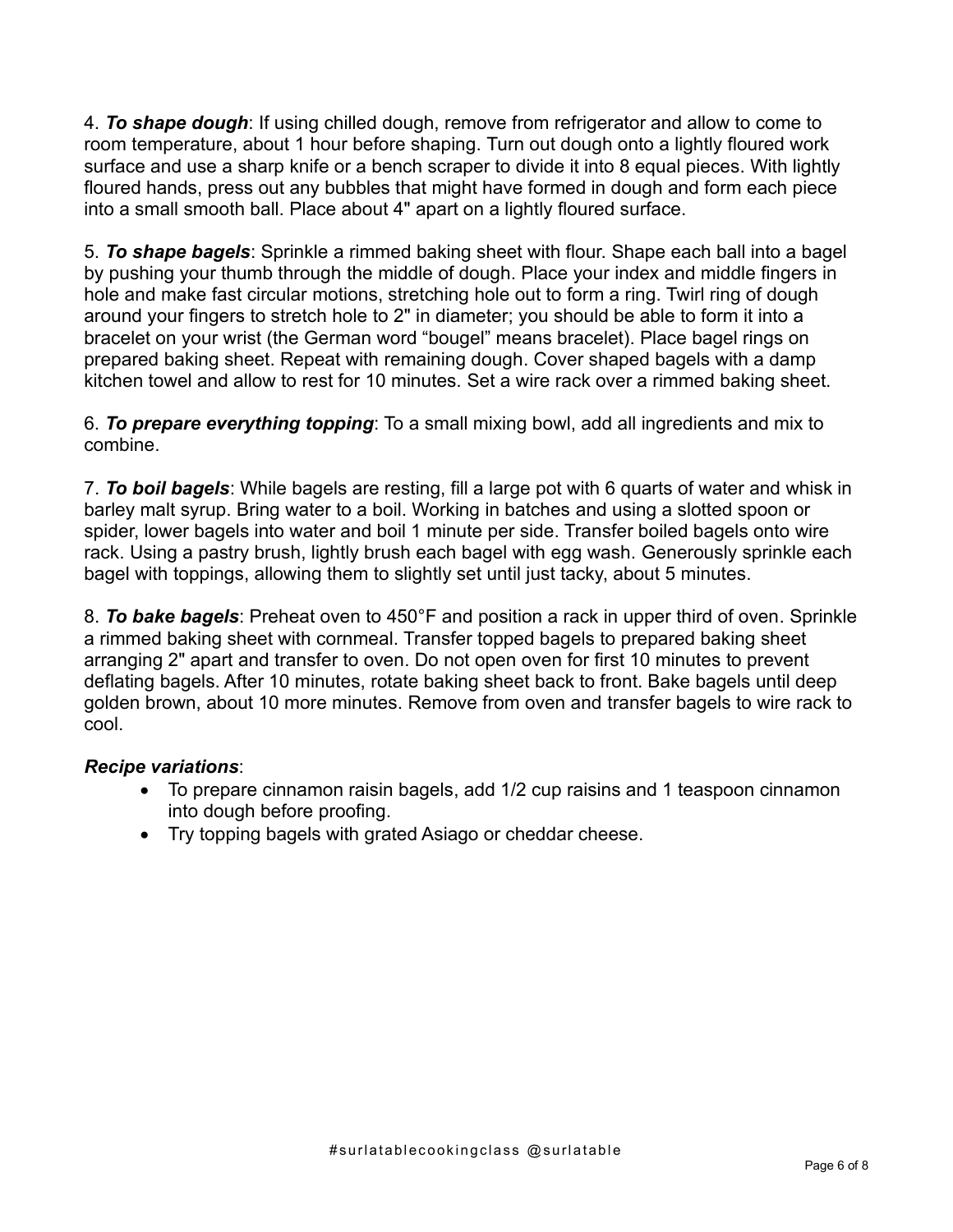#### **HOMEMADE SALTED BUTTER**

#### *Yield: about 1 cup*

 $\frac{1}{2}$ 

 $\frac{1}{2}$ 

Making butter is a simple process of separating cream solids from milk. Enjoy it while it's fresh because the butter won't keep for long because there are no preservatives to keep it from turning sour.

*2 cups heavy whipping cream Kosher or sea salt*

1. To a stand mixer fitted with a wire attachment, add cream and beat until lumps of butter form, about 5 to 10 minutes (start on low speed and increase to medium). Pour buttermilk off into a container (you can use it for baking).

2. Remove lumps of butter from mixer bowl and place in cheesecloth or a fine-mesh strainer; rinse with ice-cold water until water runs clear. Knead in salt to taste.

#### *Recipe variations*:

- Homemade butter can be flavored with roasted garlic, spices chopped herbs, or honey.
- Try homemade butter with herbs and spices thinly sliced as a garnish for chicken, steak, or fish.
- Homemade honey butter is wonderful on scones, biscuits and toast.
- Discarded buttermilk from homemade butter cannot be used like store-bought buttermilk. In order to use like regular buttermilk, add 1 teaspoon of lemon juice or white distilled vinegar to buttermilk and allow to curdle, about 5 minutes.